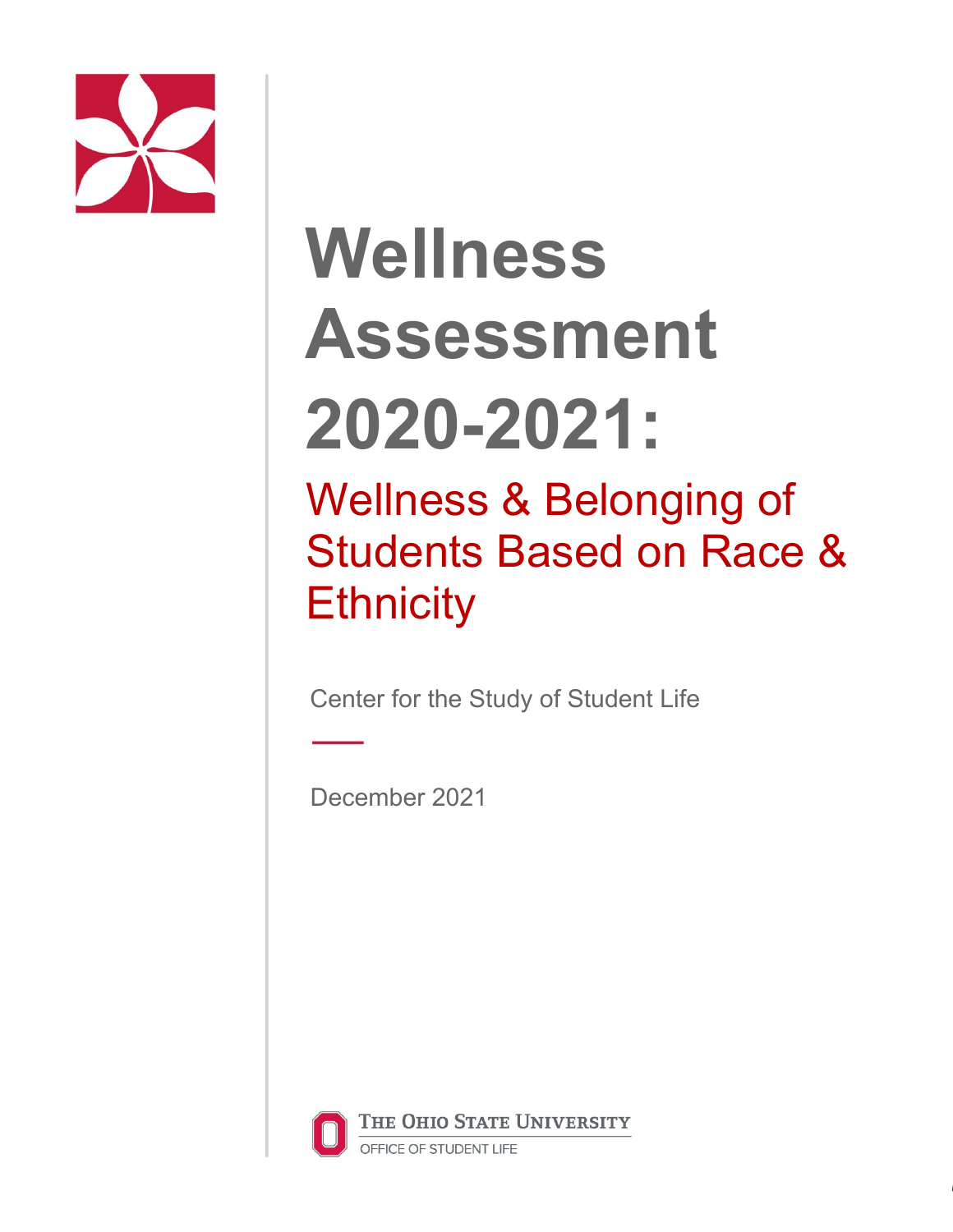# **INTRODUCTION**

The Ohio State University Office of Student Life's Student Wellness Center uses a holistic wellness model that includes nine key dimensions of wellness: career, creative, emotional, environmental, financial, intellectual, physical, social and spiritual.

The Wellness Assessment was designed to measure these nine dimensions of wellness in order to give students a better understanding of their own wellness and provide them with resources that they can utilize at Ohio State to improve their wellness. The Wellness Assessment is open year-round to all students. In addition, a scale to measure students' sense of belonging at Ohio State was added to the instrument for the 2020 administration. This report includes a total of 2,159 students, all of whom completed the survey during October 2020. Additionally, this report documents differences within each dimension of wellness and the sense of belonging instrument based on students' self-reported race or ethnicity.

It is important to note that racial identity and its relation to wellness is a complex and multifaceted concept that is influenced by a variety of factors. Caution should be applied when interpreting these results, as the scope of the report is limited to student responses at one point in time and cannot be used to determine why these differences in wellness and belonging exist. The purpose of this report is to provide a snapshot of student wellness based on racial identity and to inform future investigation into why there are differences in wellness between racial identity groups.

## **METHODOLOGY**

Each wellness dimension contains items to assess a range of attitudes and behaviors. Scores were calculated by adding together the values of all the items within a given dimension, then dividing by the total number of items. Students who failed to provide complete responses for at least one dimension score were excluded from the analysis, since creating wellness scores based on too few items would not be an accurate representation of the overall dimension. Additionally, the items within the sense of belonging scale were scored on a 4-point Likert scale, ranging from 'strongly disagree' as 1 to 'strongly agree' as 4. An overall sense of belonging score ranging from 1 to 4, with 4 being the most positive, was calculated by averaging together students' responses to five out of the six sense of belonging items. The item, 'I participate in Ohio State traditions', is excluded from the overall sense of belonging score. Students had to have answered all of the other five items to be given an overall sense of belonging score.

Attitudes and beliefs were measured using Likert scales; respondents indicated their level of agreement with various statements on a 5-point scale. When asked about behaviors, respondents reported the frequency of the occurrence, also on a 5-point scale. Wellness scores range from 1 to 5, with higher scores indicating more positive attitudes and behaviors. Negative items were reverse coded so that unhealthy responses were associated with a lower score.

Descriptive statistics were used to examine the nine dimensions of wellness and sense of belonging questions. Comparisons between groups of students with different demographics were conducted using independent-samples t-tests and/or analysis of variance (ANOVA). Demographic items were optional. Therefore, not all students responded to all demographic items. To protect students' identities, demographic categories with fewer than ten respondents are not reported.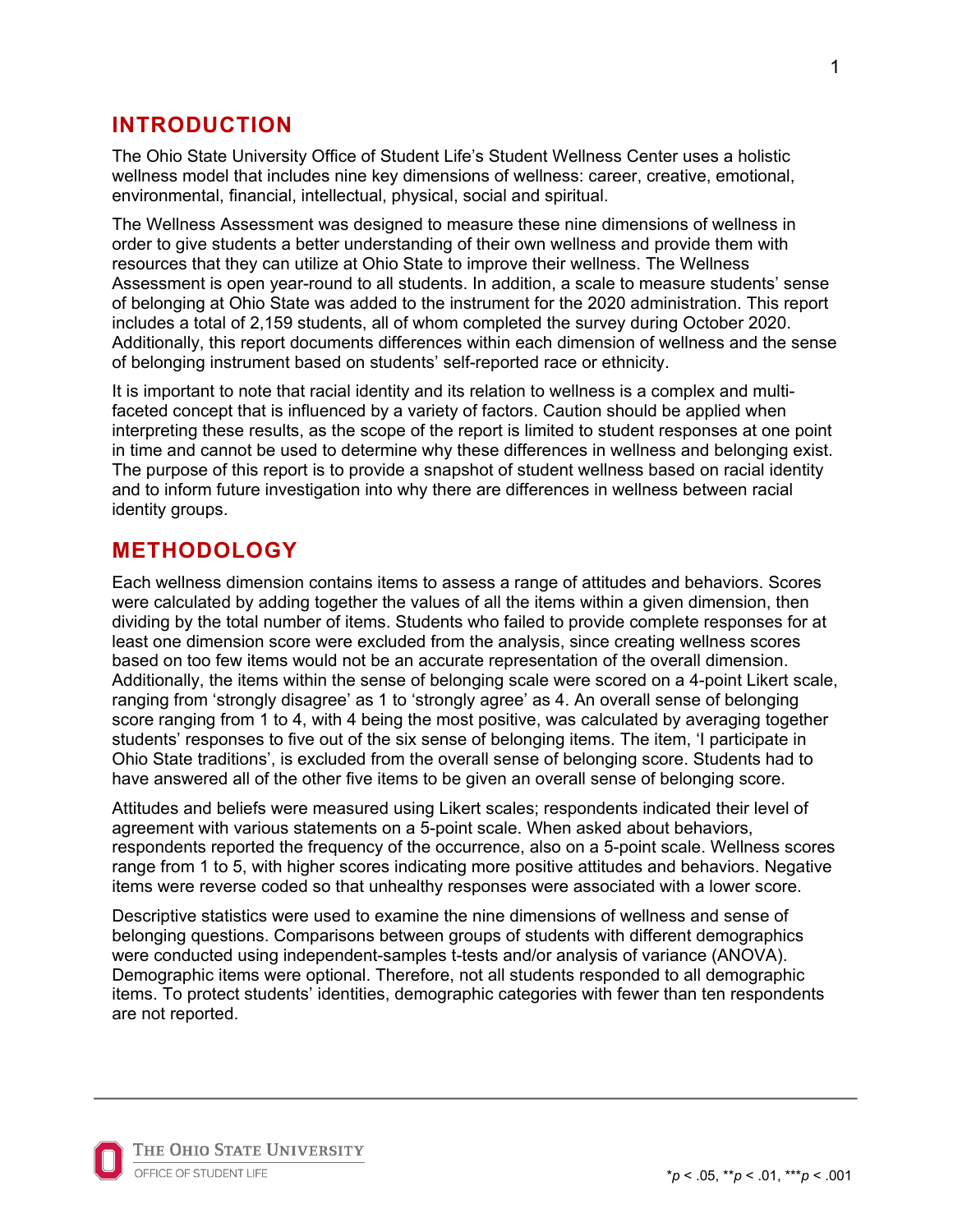# **HIGHLIGHTS**

#### **THE NINE DIMENSIONS OF WELLNESS**

- Students who identify with more than one racial category reported the highest average career (3.84), social (3.77), intellectual (4.20) and environmental (4.29) wellness dimension scores.
- Black students reported the highest average spiritual (4.21) wellness dimension score.
- Students who identify as Asian, Pacific Islander or Desi American (APIDA) reported the highest average financial (3.67), creative (3.59), emotional (3.46) and physical (4.22) wellness dimension scores.
- Students of Color had a significantly higher average creative wellness dimension score (3.56\*\*) than white students (3.47).
- White students had a significantly higher average environmental wellness dimension score (4.21\*\*) than students of color (4.14).
- White students had a significantly higher average social wellness dimension score (3.74\*) than students of color (3.67).

#### **SENSE OF BELONGING**

- White students reported a significantly higher sense of belonging (2.97\*\*) at Ohio State when compared to students of color (2.87).
- White students noted feeling like a member of the Ohio State community (2.91<sup>\*</sup>) significantly more than students of color (2.82).

|                                                             | $\mathbf n$ | <b>Percent</b> |
|-------------------------------------------------------------|-------------|----------------|
| <b>Black Students</b>                                       | 122         | $5.7\%$        |
| <b>Hispanic Students</b>                                    | 58          | 2.7%           |
| Students who identify with more than one racial<br>category | 156         | 7.2%           |
| <b>APIDA Students</b>                                       | 262         | 12.1%          |
| <b>White Students</b>                                       | 1,524       | 70.6%          |
| Students with another identity not listed here              | 37          | 1.7%           |
| Total                                                       | 2,159       | 100.0%         |

# **STUDENT RACE AND ETHNICITY**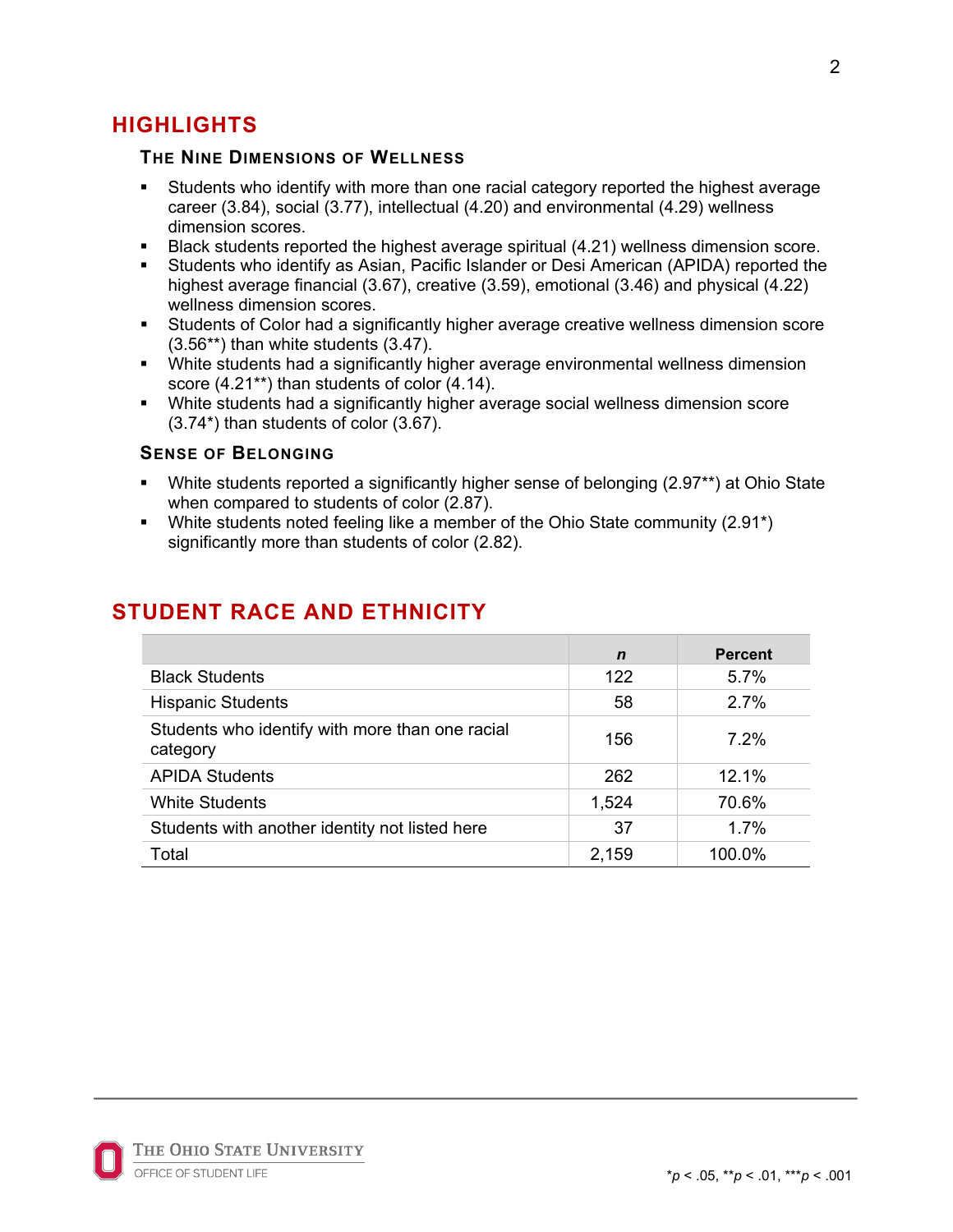# **WELLNESS ASSESSMENT DIMENSIONS & ITEMS**

#### **EMOTIONAL**

- I am able to appropriately manage my feelings.
- I am able to appropriately express my feelings.
- I would be willing to seek help from others when I am having a difficult time.
- I feel that I am able to cope with my daily stress.
- I have a positive image of my body.

#### **CREATIVE**

- I express myself through creative activities.
- I attend arts-related events or programs.
- I think of myself as a creative person.
- I value multiple perspectives when thinking about complex topics.
- The arts help me appreciate other perspectives and cultures.

#### **SPIRITUAL**

- I engage in self-reflection.
- I feel a connection to something larger than myself.
- I seek out meaning in my life.
- I have values, morals, and/or a belief system that helps me make decisions and guides my life.
- Harmony and balance within humanity is important to me.

#### **INTELLECTUAL**

- I am confident in my ability to find solutions to my problems.
- I am confident that I can learn new skills.
- I am interested in learning new things.
- I engage in intellectually engaging activities.
- I feel that my education is a priority.
- I was able to manage my academic workload during my most recent academic term.

#### **CAREER**

- I am confident in my career decisions.
- I envision my future career as a means to contribute to society.
- I feel that my current studies will be helpful to my future career.
- I feel that my major/career decision is an appropriate expression of my abilities and personal strengths.
- I feel that my major/career decision is an appropriate expression of what I find meaningful and important in life.
- I feel that I work in a positive environment.
- I feel that I work in a stressful environment.
- I feel that my current job interferes with other aspects of my life.
- I am able to balance my current job with the rest of my life.
- I set achievable goals in my current job.

#### **ENVIRONMENTAL**

- I engage in environmentally friendly behaviors (e.g., turn off lights/faucets, walk or bike).
- I take time to appreciate my surroundings.
- I take time to appreciate nature.
- I think it is important to conserve natural resources.
- If given the opportunity, I recycle.

#### **SOCIAL**

- I feel a sense of belonging in a community.
- I feel supported by my family.
- I feel that I am a person who other people like to be around.
- I have a strong social network.
- I have at least one close friend whom I trust and can confide in.
- I feel comfortable communicating face-to-face with others.
- I rarely feel lonely.

#### **FINANCIAL**

- I think it is important to spend less than I earn.
- I am confident that I can plan a financial budget.
- I have enough money saved to handle financial emergencies.
- I track my spending to stay within my budget.
- I feel stressed by the amount of money I owe (credit cards, student loans, car payments, etc.).
- I feel stressed about my personal finances in general.
- I am confident in my ability to use credit cards responsibly.

#### **PHYSICAL**

- I am confident that I can exercise regularly.
- I am confident that I can maintain a nutritious diet.
- I eat a nutritious diet.
- I engage in exercise.
- I get at least 7 hours of sleep per night.
- I use alcohol/nicotine/other substances to manage stress.
- I use illicit drugs (e.g., cocaine, ecstasy).
- I use nicotine products (e.g., cigarettes, vaping, smokeless tobacco).
- I use pain medications, sedatives, sleeping medications or tranquilizers (e.g., OxyContin, Vicodin, Percodan; Valium, Xanax, Ambien) for non-medical reasons without a prescription.
- I use stimulants (e.g., Ritalin, Adderall, Dexedrine) for nonmedical reasons without a prescription.
- If you are sexually active, do you practice safer sex?
- How often do you binge drink?
- I consume alcohol.
- I use marijuana for non-medical reasons without a prescription.

The Ohio State University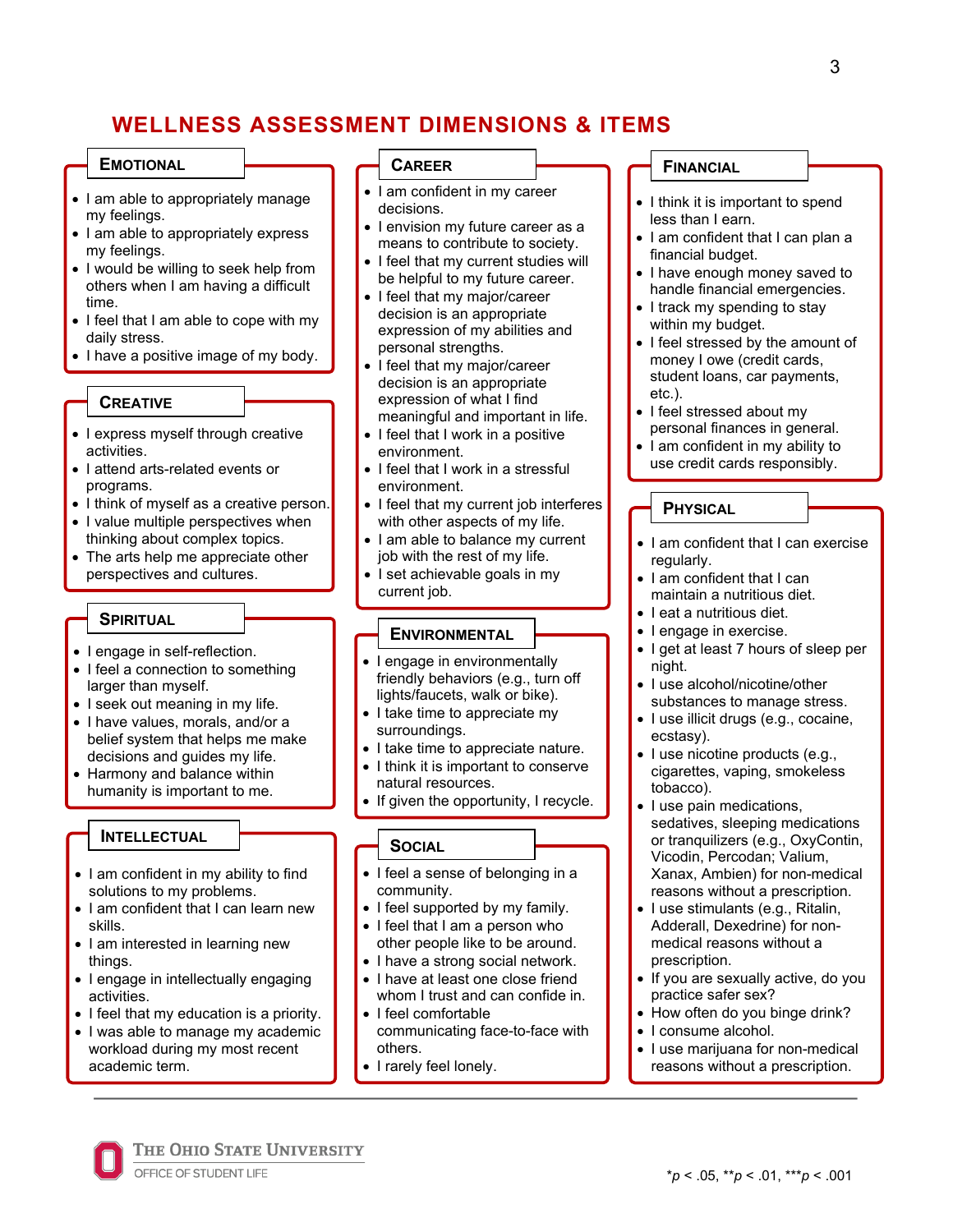# **FINDINGS**

# **AVERAGE WELLNESS SCORES ACROSS DIMENSIONS**

The table below provides the average score for each of the nine dimensions of wellness for each demographic group of students. Additionally, the graph on page six compares the average scores between these racial categories.

| <b>Average Career Wellness Scores</b>                                  |      |  |  |  |  |  |  |
|------------------------------------------------------------------------|------|--|--|--|--|--|--|
| Black Students ( $n = 122$ )                                           |      |  |  |  |  |  |  |
| Hispanic Students ( $n = 58$ )                                         |      |  |  |  |  |  |  |
| Students who identify with more than one racial category ( $n = 156$ ) |      |  |  |  |  |  |  |
| APIDA Students ( $n = 262$ )                                           |      |  |  |  |  |  |  |
| White Students ( $n = 1,524$ )                                         |      |  |  |  |  |  |  |
| Students with another identity not listed here ( $n = 37$ )            |      |  |  |  |  |  |  |
| <b>Average Creative Wellness Scores</b>                                |      |  |  |  |  |  |  |
| Black Students ( $n = 122$ )                                           | 3.56 |  |  |  |  |  |  |
| Hispanic Students ( $n = 58$ )                                         | 3.47 |  |  |  |  |  |  |
| Students who identify with more than one racial category ( $n = 156$ ) |      |  |  |  |  |  |  |
| APIDA Students ( $n = 262$ )                                           |      |  |  |  |  |  |  |
| White Students ( $n = 1,524$ )                                         |      |  |  |  |  |  |  |
| Students with another identity not listed here ( $n = 37$ )            | 3.44 |  |  |  |  |  |  |
| <b>Average Emotional Wellness Scores</b>                               |      |  |  |  |  |  |  |
| Black Students ( $n = 122$ )                                           | 3.28 |  |  |  |  |  |  |
| Hispanic Students ( $n = 58$ )                                         |      |  |  |  |  |  |  |
| Students who identify with more than one racial category ( $n = 156$ ) |      |  |  |  |  |  |  |
| APIDA Students ( $n = 262$ )                                           |      |  |  |  |  |  |  |
| White Students ( $n = 1,524$ )                                         |      |  |  |  |  |  |  |
| Students with another identity not listed here ( $n = 37$ )            |      |  |  |  |  |  |  |
| <b>Average Environmental Wellness Scores</b>                           |      |  |  |  |  |  |  |
| Black Students ( $n = 122$ )                                           | 4.03 |  |  |  |  |  |  |
| Hispanic Students ( $n = 58$ )                                         | 4.20 |  |  |  |  |  |  |
| Students who identify with more than one racial category ( $n = 156$ ) |      |  |  |  |  |  |  |
| APIDA Students ( $n = 262$ )                                           |      |  |  |  |  |  |  |
| White Students ( $n = 1,524$ )                                         |      |  |  |  |  |  |  |
| Students with another identity not listed here ( $n = 37$ )            |      |  |  |  |  |  |  |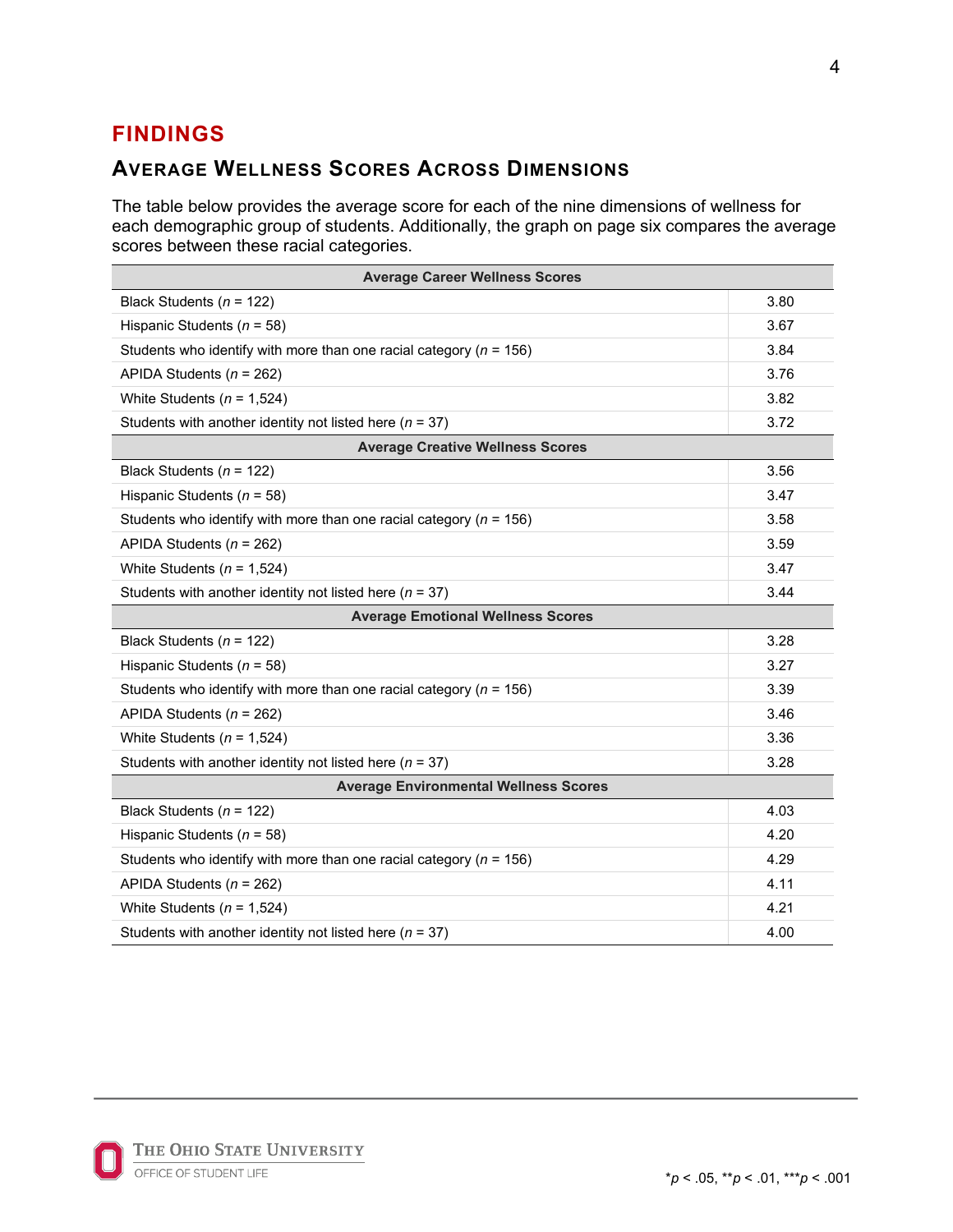| <b>Average Financial Wellness Scores</b>                               |      |  |  |  |  |  |  |
|------------------------------------------------------------------------|------|--|--|--|--|--|--|
| Black Students ( $n = 122$ )                                           |      |  |  |  |  |  |  |
| Hispanic Students ( $n = 58$ )                                         |      |  |  |  |  |  |  |
| Students who identify with more than one racial category ( $n = 156$ ) |      |  |  |  |  |  |  |
| APIDA Students ( $n = 262$ )                                           |      |  |  |  |  |  |  |
| White Students ( $n = 1,524$ )                                         |      |  |  |  |  |  |  |
| Students with another identity not listed here ( $n = 37$ )            |      |  |  |  |  |  |  |
| <b>Average Intellectual Wellness Scores</b>                            |      |  |  |  |  |  |  |
| Black Students ( $n = 122$ )                                           | 4.05 |  |  |  |  |  |  |
| Hispanic Students ( $n = 58$ )                                         | 4.13 |  |  |  |  |  |  |
| Students who identify with more than one racial category ( $n = 156$ ) | 4.20 |  |  |  |  |  |  |
| APIDA Students ( $n = 262$ )                                           | 4.06 |  |  |  |  |  |  |
| White Students ( $n = 1,524$ )                                         | 4.12 |  |  |  |  |  |  |
| Students with another identity not listed here ( $n = 37$ )            | 3.99 |  |  |  |  |  |  |
| <b>Average Physical Wellness Scores</b>                                |      |  |  |  |  |  |  |
| Black Students ( $n = 122$ )                                           | 4.14 |  |  |  |  |  |  |
| Hispanic Students ( $n = 58$ )                                         | 3.94 |  |  |  |  |  |  |
| Students who identify with more than one racial category ( $n = 156$ ) | 4.09 |  |  |  |  |  |  |
| APIDA Students ( $n = 262$ )                                           | 4.22 |  |  |  |  |  |  |
| White Students ( $n = 1,524$ )                                         | 4.13 |  |  |  |  |  |  |
| Students with another identity not listed here ( $n = 37$ )            | 4.08 |  |  |  |  |  |  |
| <b>Average Social Wellness Scores</b>                                  |      |  |  |  |  |  |  |
| Black Students ( $n = 122$ )                                           | 3.60 |  |  |  |  |  |  |
| Hispanic Students ( $n = 58$ )                                         | 3.74 |  |  |  |  |  |  |
| Students who identify with more than one racial category ( $n = 156$ ) | 3.77 |  |  |  |  |  |  |
| APIDA Students ( $n = 262$ )                                           | 3.65 |  |  |  |  |  |  |
| White Students ( $n = 1,524$ )                                         | 3.74 |  |  |  |  |  |  |
| Students with another identity not listed here ( $n = 37$ )            | 3.44 |  |  |  |  |  |  |
| <b>Average Spiritual Wellness Scores</b>                               |      |  |  |  |  |  |  |
| Black Students ( $n = 122$ )                                           | 4.21 |  |  |  |  |  |  |
| Hispanic Students ( $n = 58$ )                                         | 4.03 |  |  |  |  |  |  |
| Students who identify with more than one racial category ( $n = 156$ ) | 4.13 |  |  |  |  |  |  |
| APIDA Students ( $n = 262$ )                                           | 4.03 |  |  |  |  |  |  |
| White Students ( $n = 1,524$ )                                         |      |  |  |  |  |  |  |
| Students with another identity not listed here ( $n = 37$ )            |      |  |  |  |  |  |  |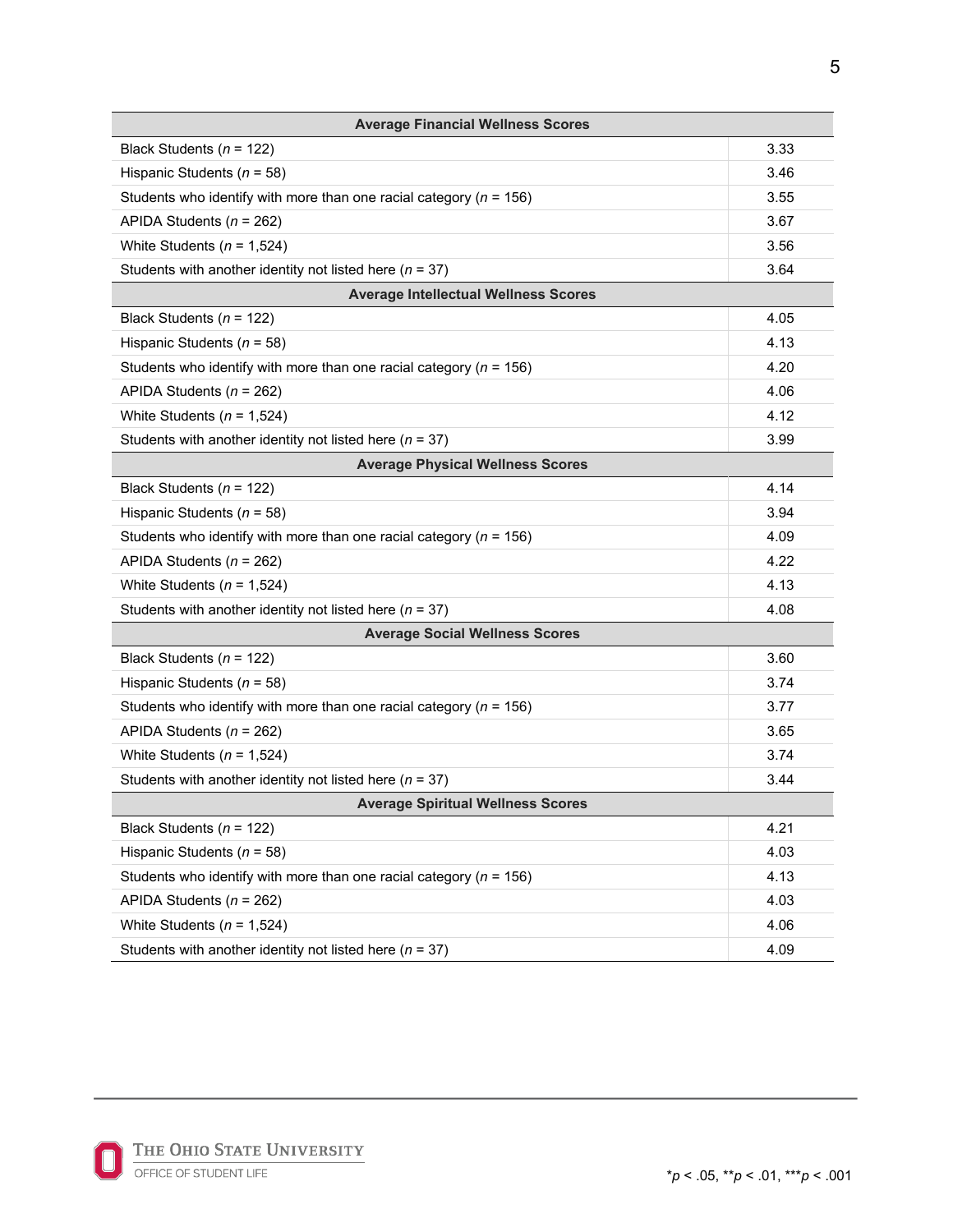#### **Nine Dimensions of Wellness**



- $\blacksquare$  Black Students (n = 122)
- Hispanic Students ( $n = 58$ )
- Students who identify with more than one racial category ( $n = 156$ )
- $\blacksquare$  APIDA Students (n = 262)
- White Students ( $n = 1,524$ )
- Students with another identity not listed here ( $n = 37$ )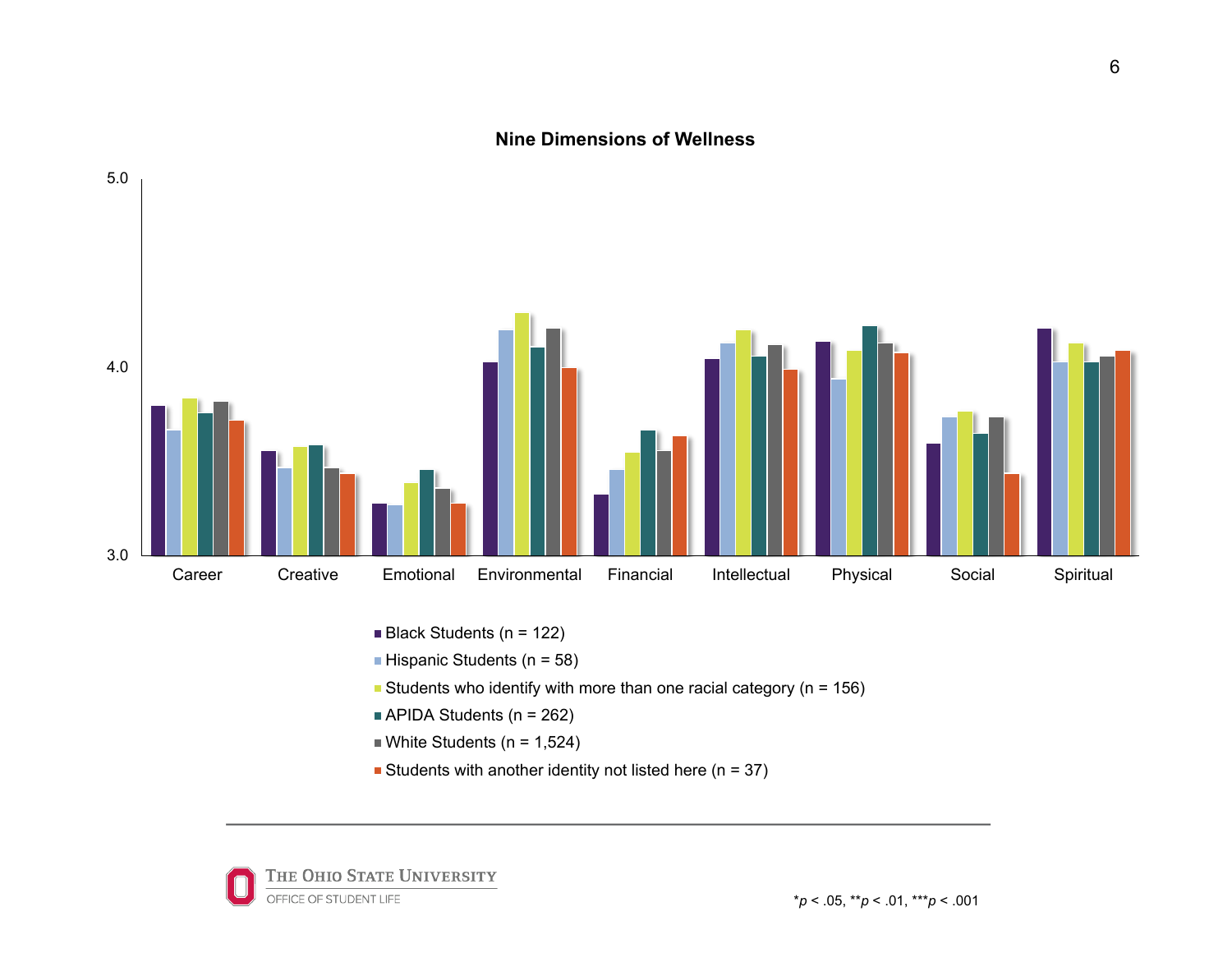# **STATISTICAL SIGNIFICANCE AND THE NINE DIMENSIONS OF WELLNESS**

To investigate whether statistically significant differences existed between the six groups of students, ANOVA tests were conducted. Significant associations between groups of students were found on three of the dimensions of wellness: environmental, financial, and physical dimensions. Significant differences between the groups of students were most common within the environmental dimension, followed by the financial and physical dimensions.

#### **Environmental Wellness**

Students who identify with more than one racial category had significantly higher environmental wellness than Black students (4.29\*\*\* vs. 4.03) and students with another identity not listed (4.29\* vs.4.00). Students who identify with more than one racial category also had significantly higher environmental wellness scores than APIDA students. (4.29\*\* vs. 4.11). Further, white students had significantly higher average environmental wellness scores (4.21\*\* vs 4.03) when compared to Black students.

#### **Financial Wellness**

White students reported significantly higher average financial wellness (3.56<sup>\*\*</sup> vs 3.33) than Black students. Further, APIDA students reported significantly higher financial wellness than Black students (3.67\*\*\* vs. 3.33).

#### **Physical wellness**

Finally, APIDA students reported significantly higher physical wellness scores than Hispanic students (4.22\* vs. 3.94).



#### **Dimensions of Wellness with Significance**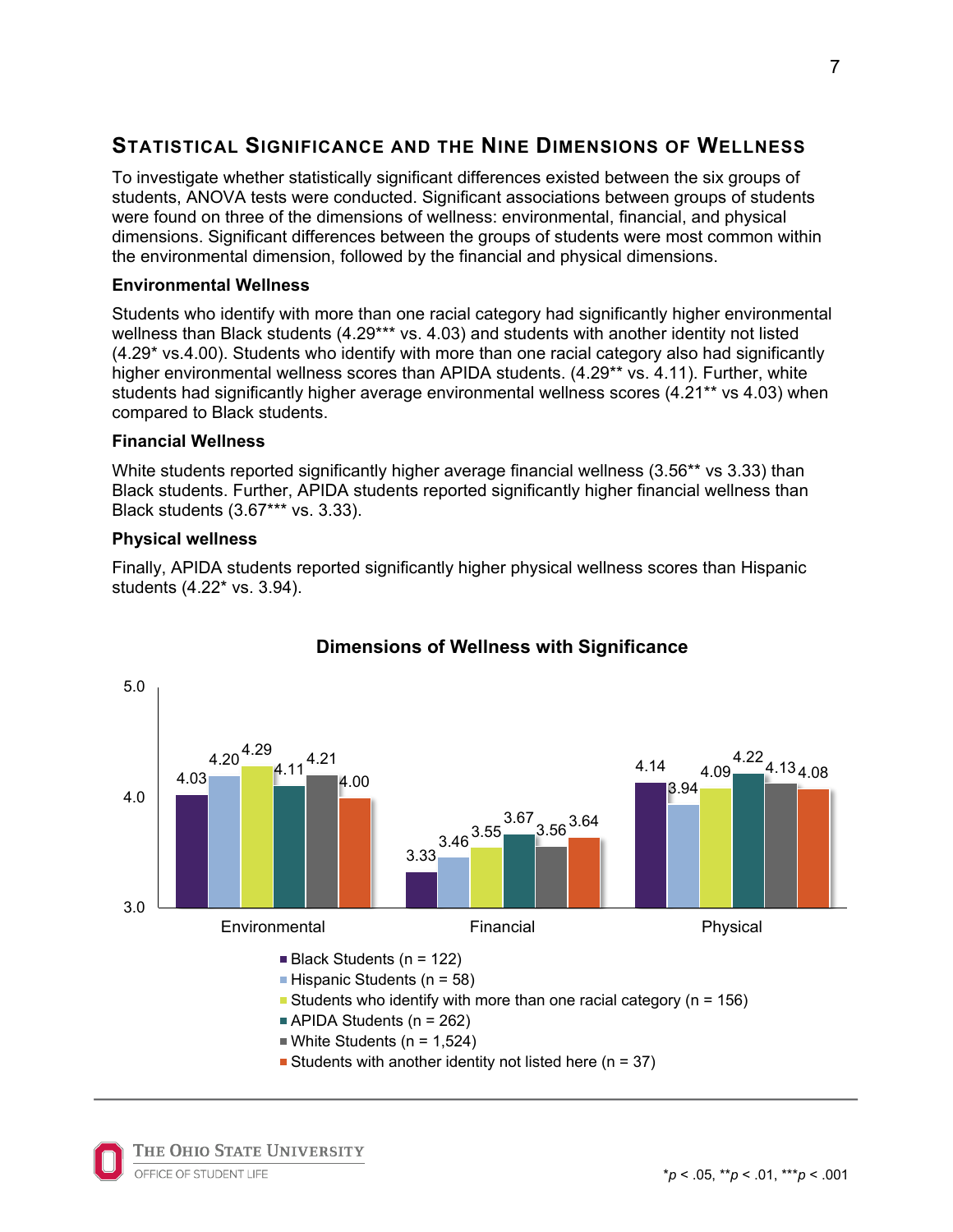In a further attempt to investigate if statistically significant differences were present within each dimensions' average wellness score based on students' race or ethnicity, students who selfidentified as any race other than white were aggregated together as students of color and compared to white students. T-tests were conducted to determine if the differences present were statistically significant. Asterisks denote statistically significant differences between the two groups' average scores. Overall, a statistically significant association was detected between white students and students of color on the creative, environmental, and social dimensions of wellness. Students of color had significantly higher average scores on the creative dimension while white students had significantly higher average scores on the environmental and social wellness dimensions.



**Nine Dimensions of Wellness**

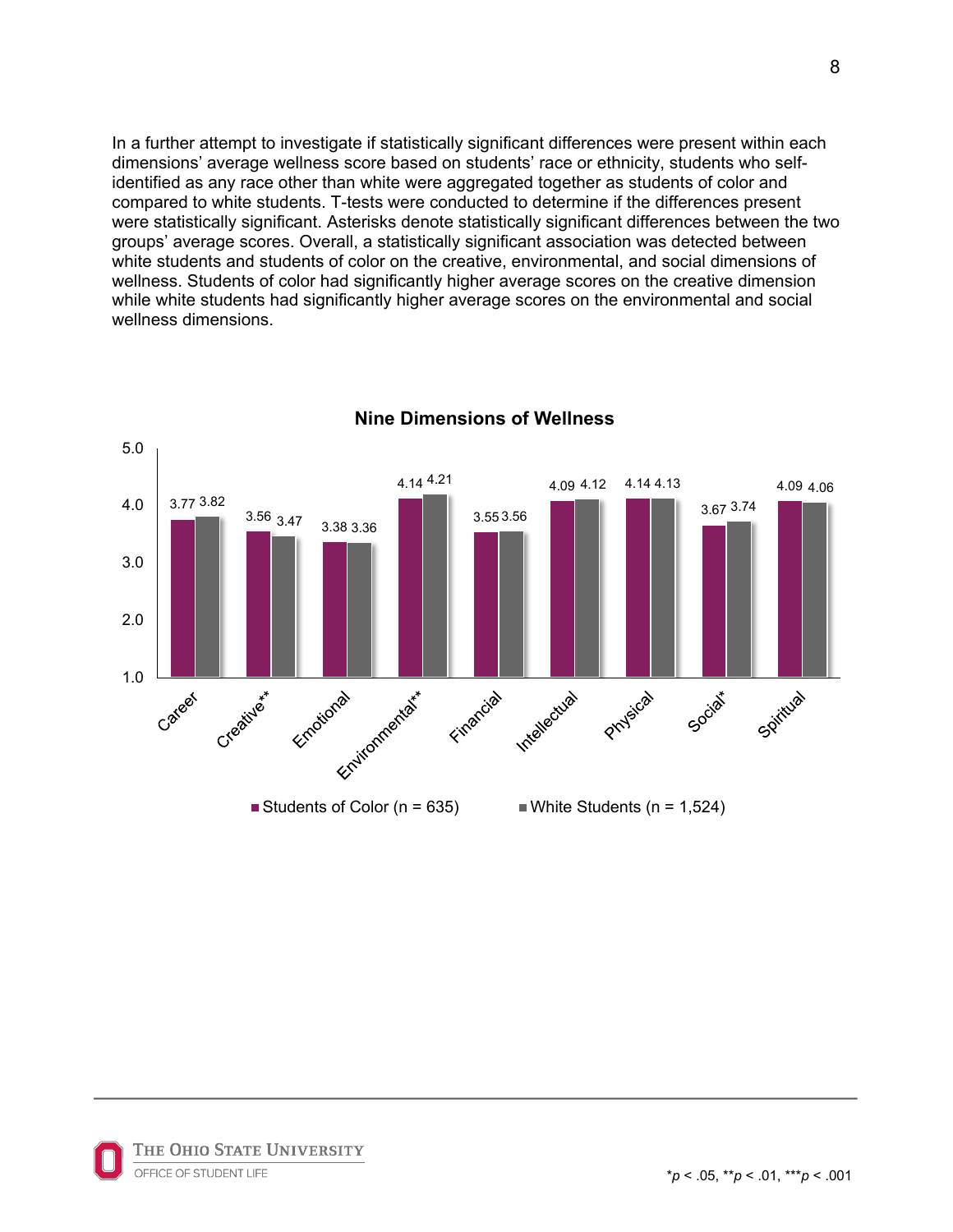# **STATISTICAL SIGNIFICANCE AND SENSE OF BELONGING**

In addition to the nine dimensions of wellness, the 2020-2021 Wellness Assessment included questions related to students' sense of belonging. Students identifying as a racial identity other than white were again aggregated together and compared to white students. T-tests were conducted to investigate potential statistically significant differences between the two groups of students. Asterisks in the graph on the next page denote statistical significance.

No significant difference existed between the two groups' overall sense of belonging scores, with white students having a total belonging score of 2.76 and students of color having a score of 2.74. However, a statistically significant difference was detected on three individual questions related to belonging.

White students reported participating in Ohio State traditions significantly more than students of color (2.68\*\*\* vs. 2.50). Further, a significantly higher number of white students reported that they feel like a member of the Ohio State community compared to students of color (2.91\* vs. 2.82). Finally, white students more often noted that they feel a sense of belonging at Ohio State (2.97\*\* vs. 2.87). While not statistically significant, students of color report having relationships with faculty and staff more often than white students.



# **Sense of Belonging**

THE OHIO STATE UNIVERSITY OFFICE OF STUDENT LIFE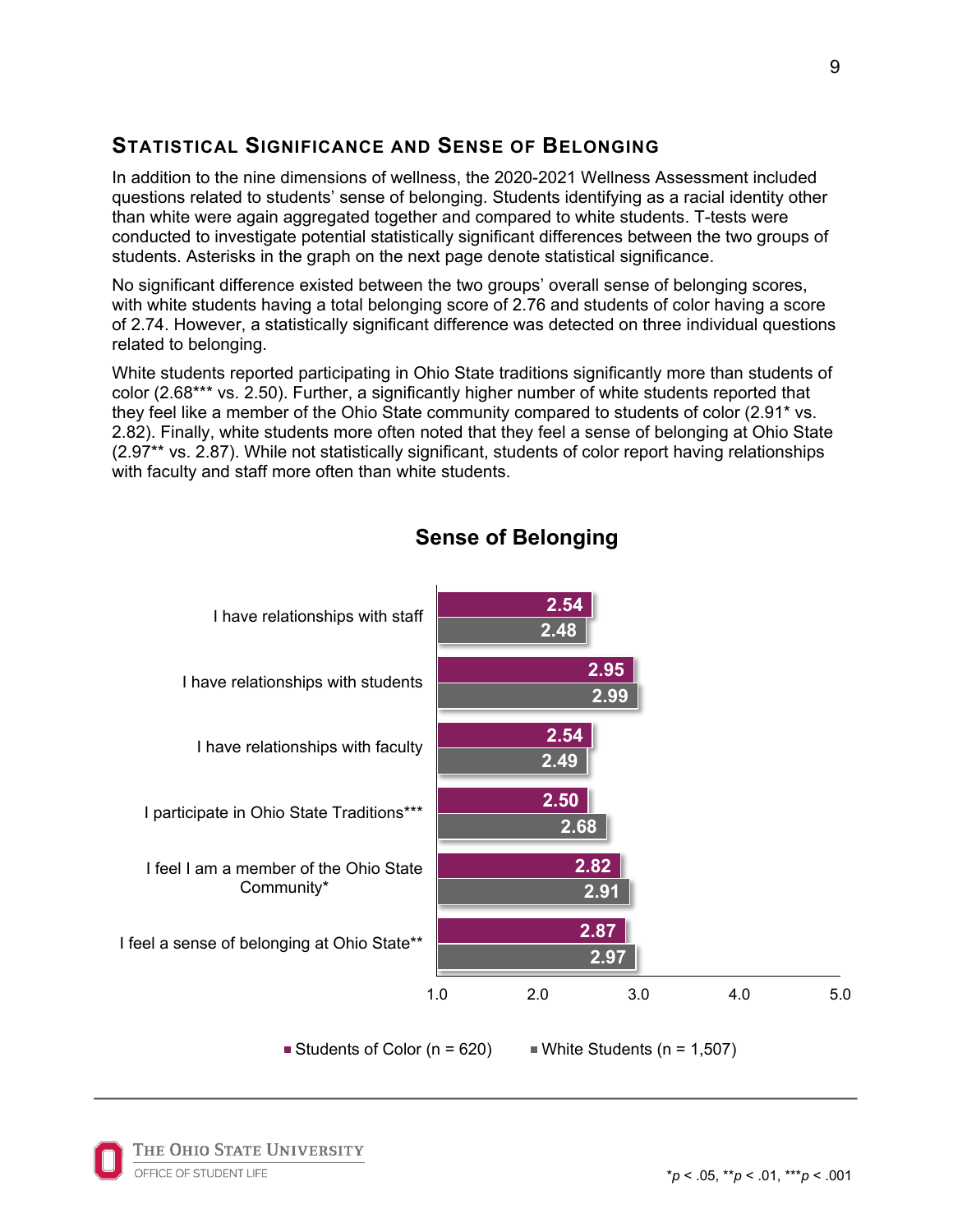# **CONCLUSION**

The Wellness Assessment allows us to investigate the relationship between scores on each dimension of wellness and students' race and ethnicity. This report shows that students who identify with more than one racial category reported the highest average career (3.84), social (3.77), intellectual (4.20) and environmental (4.29) wellness dimension scores. Further, students who identify as Black reported the highest average spiritual (4.21) wellness dimension score.

APIDA students reported the highest average financial (3.67), creative (3.59), emotional (3.46) and physical (4.22) wellness dimension scores.

To further explore the relationships between wellness and race and ethnicity, all students of color were compared to white students. Students of color reported higher average spiritual (4.09), physical (4.14) and creative (3.56) wellness dimension scores, while white students had higher average scores on the remaining dimensions. This report also highlights statistically significant differences detected between students of color and white students. A statistically significant association was detected between average scores on the creative, environmental, and social dimensions. Analyses revealed that white students had significantly higher environmental (4.21\*\*) and social (3.74\*) wellness, while students of color had a significantly higher creative (3.56\*\*) wellness score.

In addition to an investigation of the nine dimensions of wellness, students of color and white students were compared on questions related to sense of belonging. While no significant difference was found on the overall sense of belonging score between the two groups of students, a statistically significant difference was detected on three of six questions. Students of color reported participating in Ohio State traditions less often than white students (2.50\*\*\*). Additionally, white students reported that they feel like a member of the Ohio State community more often than students of color (2.91\*). Finally, white students were more likely to report that they feel a sense of belonging at Ohio State more often than students of color (2.97\*\*). The results of this report contribute to our understanding of how levels of wellness and sense of belonging differ for students in different racial identity groups at Ohio State; however, this report cannot be used to explain why these differences exist.